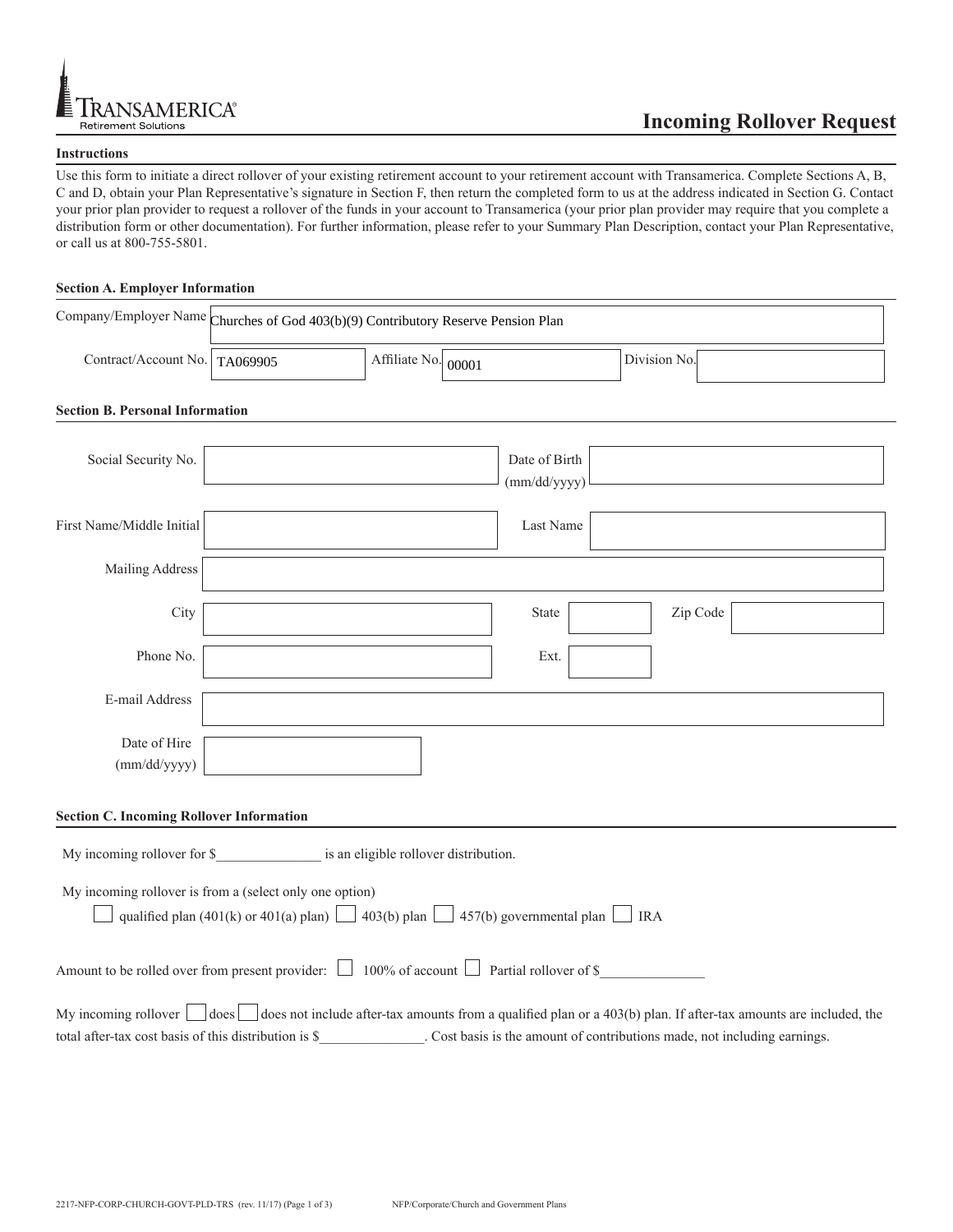Please note the following important information:

- *1. Transamerica cannot accept after-tax amounts if the cost basis is not provided. If you are unsure of your after-tax cost basis, contact your previous Plan Administrator to obtain/confirm this information. If this information is not received, it will be assumed that the deposit represents pre-tax amounts only.*
- *2. If you are already enrolled in the plan, your incoming rollover will be invested according to your existing investment allocation for payroll contributions.*
- *3. If you are not enrolled in the plan, your incoming rollover will be invested in the plan level default fund. Please refer to your Summary Plan Description or contact us in order to identify the plan's default fund. You can subsequently reallocate your investment at any time, subject to plan provisions, by calling us at 800-755-5801 or accessing your account online at my.trsretire.com.*

## **Section D. Prior Plan Information**

Contact your prior plan provider to request a rollover of the funds in your account to Transamerica (your prior plan provider may require that you complete a distribution form or other documentation). If your incoming rollover is not received in 30 days, we will contact your prior plan/IRA provider, if you attach a copy of your most recent prior plan/IRA statement to this form.

Prior Plan/IRA Provider Phone No.

#### **Section E. Required Documentation**

If your rollover is distributed from a tax-qualified plan, you must provide verification from the prior plan provider that the funds are from a taxqualified plan.

If your rollover is distributed from a Section 403(b) program, you must provide a verification from the prior plan provider indicating that all funds are contributions from a 403(b) plan.

If your rollover is distributed from a Traditional IRA, you must provide verification from the prior plan provider indicating that all funds are from a Traditional IRA.

If your rollover is distributed from a 457(b) governmental plan, you must provide verification from the prior plan provider indicating that all funds are pre-tax contributions from a 457(b) governmental plan.

*Transamerica will be unable to process your incoming rollover without this documentation.*

#### **Section F. Signatures**

I certify that the information provided on this form is correct and complete. I understand that if I am already enrolled in the plan, my incoming rollover will be invested according to my existing investment allocation for payroll contributions. If I am not enrolled in the plan, I understand that my incoming rollover will be invested in the plan's default fund (please refer to your Summary Plan Description or contact us in order to identify the plan's default fund). I understand that I can subsequently reallocate my investment at any time, subject to plan provisions, by calling Transamerica or accessing my account online at the above address.

Transamerica Investors Securities Corporation (TISC), 440 Mamaroneck Avenue, Harrison, NY 10528, distributes securities products. Any registered fund offered under the plan is distributed by that particular fund's associated fund family and its affiliated broker-dealer or other broker-dealers with effective selling agreements, such as TISC. All registered funds are available by prospectus only. A prospectus may be obtained for any registered fund by contacting us at 800-755-5801. The prospectus contains additional information about the funds, including the investment objectives, risks, charges, and other expenses. Please read and consider such information carefully before making your investment choices.

| $\overline{\mathbf{X}}$       |                        |
|-------------------------------|------------------------|
| Participant Signature         | Date                   |
| $\overline{\textbf{X}}$       |                        |
| Print Name                    | Social Security Number |
| $\overline{\mathbf{X}}$       |                        |
| Plan Representative Signature | Date                   |